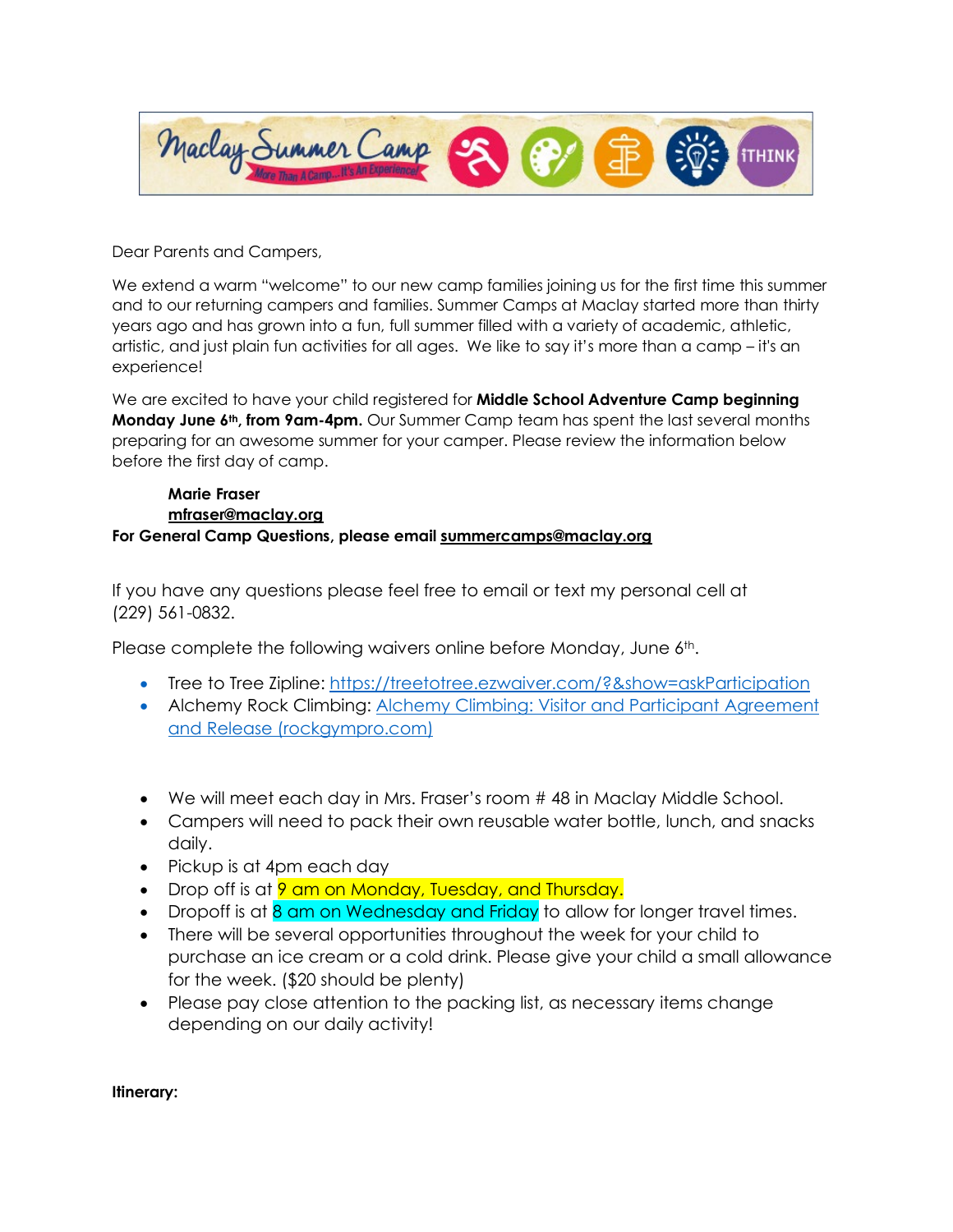# **Monday**

9:00 AM- Meet in room #48 9:00-9:30 AM- Getting to know each other, what to expect 9:30 AM- Depart on white bus for Wakulla River 10:00 AM- Arrive at TnT Hideaway Kayak rental 10:30-2:00 PM Kayaking, swimming (Stopping for lunch on the water) 2:30 PM- Bus home to Maclay 3:00 PM- Nature trail walk 4:00 PM Release **What to bring today:** swimsuit, towel, sunscreen, reusable water bottle, lunch & snacks,

water shoes, closed toed shoes for walking, sunglasses

# **Tuesday**

9:00 AM- Meet in room #48 9:30 AM Depart for Leon Sinks 10:00 AM Arrive at Leon Sinks 10:00-11:30 AM Walk and Lunch 11:30 PM- Depart for Tallahassee Rock Gym 12:00 PM-2:30 PM Climbing 3:00-3:30 PM Lofty Pursuits Ice Cream 3:30 PM Bus home to Maclay 4:00 PM Release

What to bring today:, sunscreen, reusable water bottle, lunch & snacks, closed toed shoes for walking, socks (for rock climbing shoes) sunglasses, ice cream money

# **Wednesday**

8:00 AM- Meet in the Middle School parking lot to depart for Providence Canyon State Park

10:20 AM- Arrive at PCSP

10:30 AM Canyon hiking

12:00 PM- lunch at picnic tables

12:30-1:30 PM Canyon loop trail

1:45 PM Bus home to Maclay

4:00 PM- Release

**What to bring today:**, sunscreen, reusable water bottle, lunch & snacks, closed toed shoes athletic shoes for hiking, sunglasses

# **Thursday**

9:00 AM- Meet in room #48 9:30 AM Depart for Tallahassee Museum 9:50 AM Arrive at Tallahassee Museum 10:00- 1:00 PM Soaring Cypress Zipline Course 1:00 PM Lunch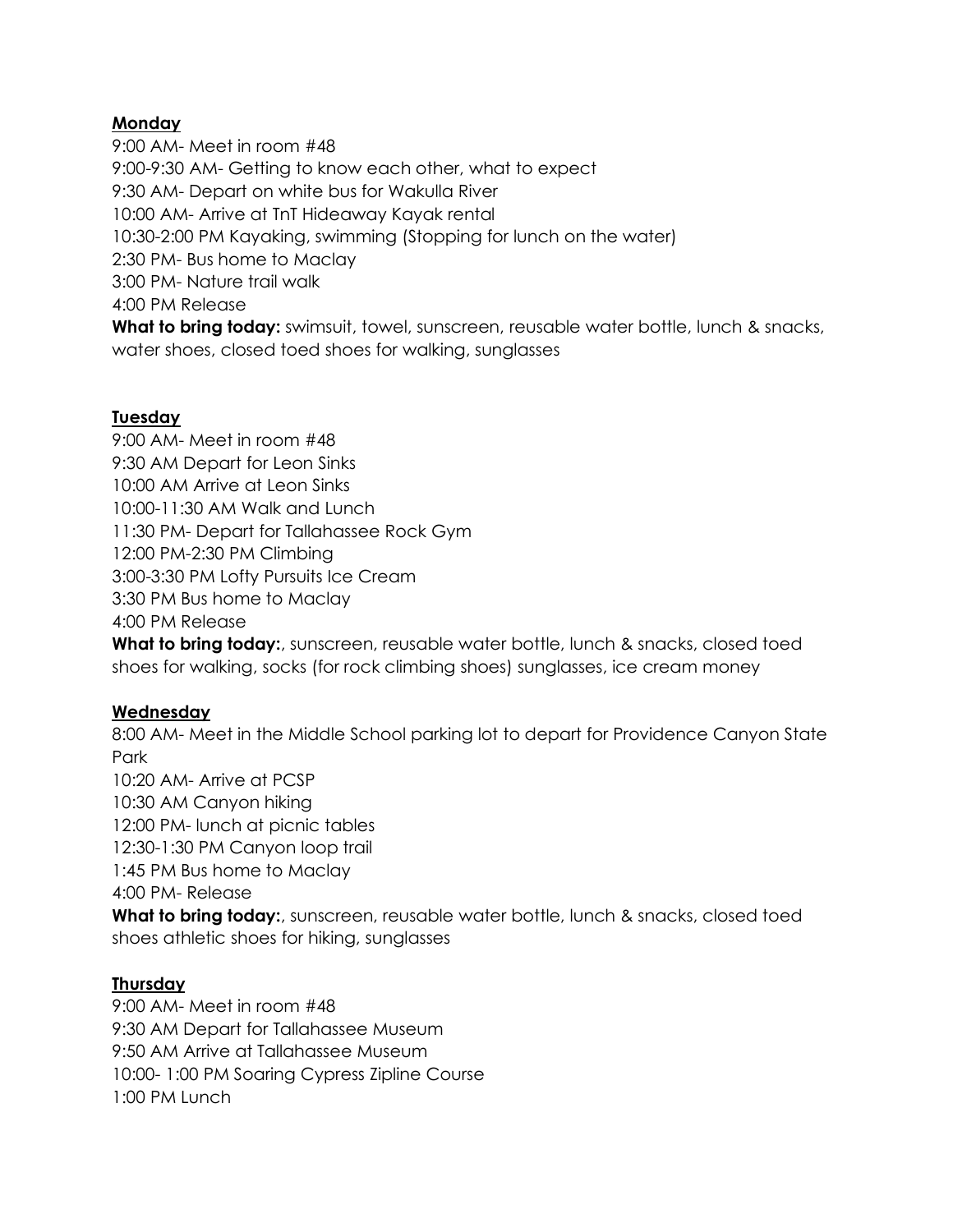1:30 PM Depart for Wakulla Springs 1:50-3:30 PM Swimming at Wakulla Springs 3:30 PM Bus home to Maclay 4:00 PM Release

**What to bring today:**, sunscreen, reusable water bottle, lunch & snacks, closed toed athletic shoes, shorts that reach mid thigh length, (for zip line & obstacle course) sunglasses, towel, swimsuit, water shoes, ice cream money

#### **Friday**

8:00 AM- Meet in the Middle School parking lot to depart for St. George Island 10:00 AM Arrive at St. George Island Lighthouse 10:00 AM- 2:00 PM Beach Activities/ Lunch on the beach 2:00 PM Depart for Maclay School 4:00 PM Release **What to bring today**: sunscreen, reusable water bottle, lunch & snacks, flip flops or

sandals, swimsuit, towel, change of clothes, sunglasses, ice cream money, beach chair/ beach toys (optional)

• **Early drop off (Must be pre-registered):** from Maclay Road and veer left towards the Dining Hall. Cartee Gym is located directly Enter behind the Dining Hall & Performance Center. Please pull up to the Cartee Gym's west doors (last doors on the right before the playground) between 7:30 am and 8:30 am. Do not get out of the car. Someone will be there to walk your child into the gym.

#### **Pick up procedures for campers:**

At 4PM each day, counselors will walk to the Middle School pickup area and wait with campers until parents arrive.

**After Care**: (pre-registered only) Please pull up to the Dining Hall's east doors (facing the grass parking lot) between 5:00 pm and 5:30 pm. Do not get out of the car. Someone will be there to radio for your child to be escorted out to your vehicle. If you arrive before 5:00 pm, please call 850-894 –0908. Make sure you know your family's PIN (4 digit number) to pick up the camper.

#### **Camp safety:**

Maclay has a registered nurse on campus to help support the safety and wellness of our campers. All campers must sign a waiver, produce immunization records, and follow our safety protocols. Before arrival to camp each morning, please screen your child for presence of acute illness symptoms. Any camper with symptoms present will be asked to stay home until symptoms have resolved (without the use of medication) for at least 24 hours. As always, seek medical attention and testing when appropriate.

The following is a list of symptoms:

• Fever  $\ge$  = 100.0 or chills